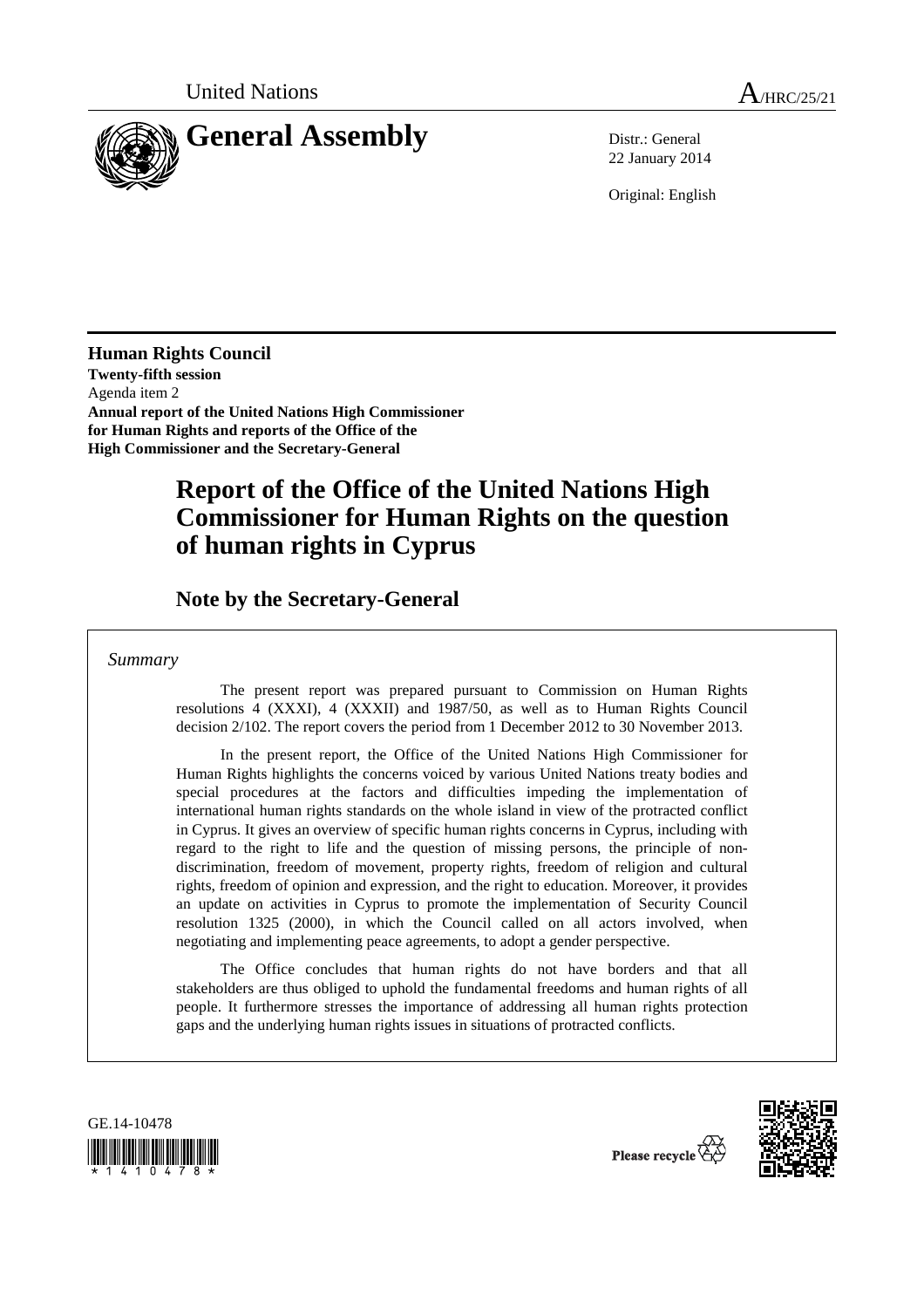## **A/HRC/25/21**

# Contents

|     |                                                                 | Paragraphs | Page           |
|-----|-----------------------------------------------------------------|------------|----------------|
| I.  |                                                                 | $1 - 4$    | 3              |
| II. | Challenges for the implementation of international human rights | $5 - 11$   | $\overline{4}$ |
| Ш.  |                                                                 | $12 - 57$  | 6              |
|     | А.                                                              | $13 - 18$  | 6              |
|     | <b>B.</b>                                                       | $19 - 23$  | 7              |
|     | $\mathcal{C}$                                                   | $24 - 28$  | 8              |
|     | D.                                                              | $29 - 34$  | 9              |
|     | Е.                                                              | $35 - 40$  | 11             |
|     | F.                                                              | $41 - 45$  | 12             |
|     | G.                                                              | $46 - 51$  | 13             |
|     | Н.                                                              | $52 - 57$  | 15             |
| IV. |                                                                 | 58-64      | 16             |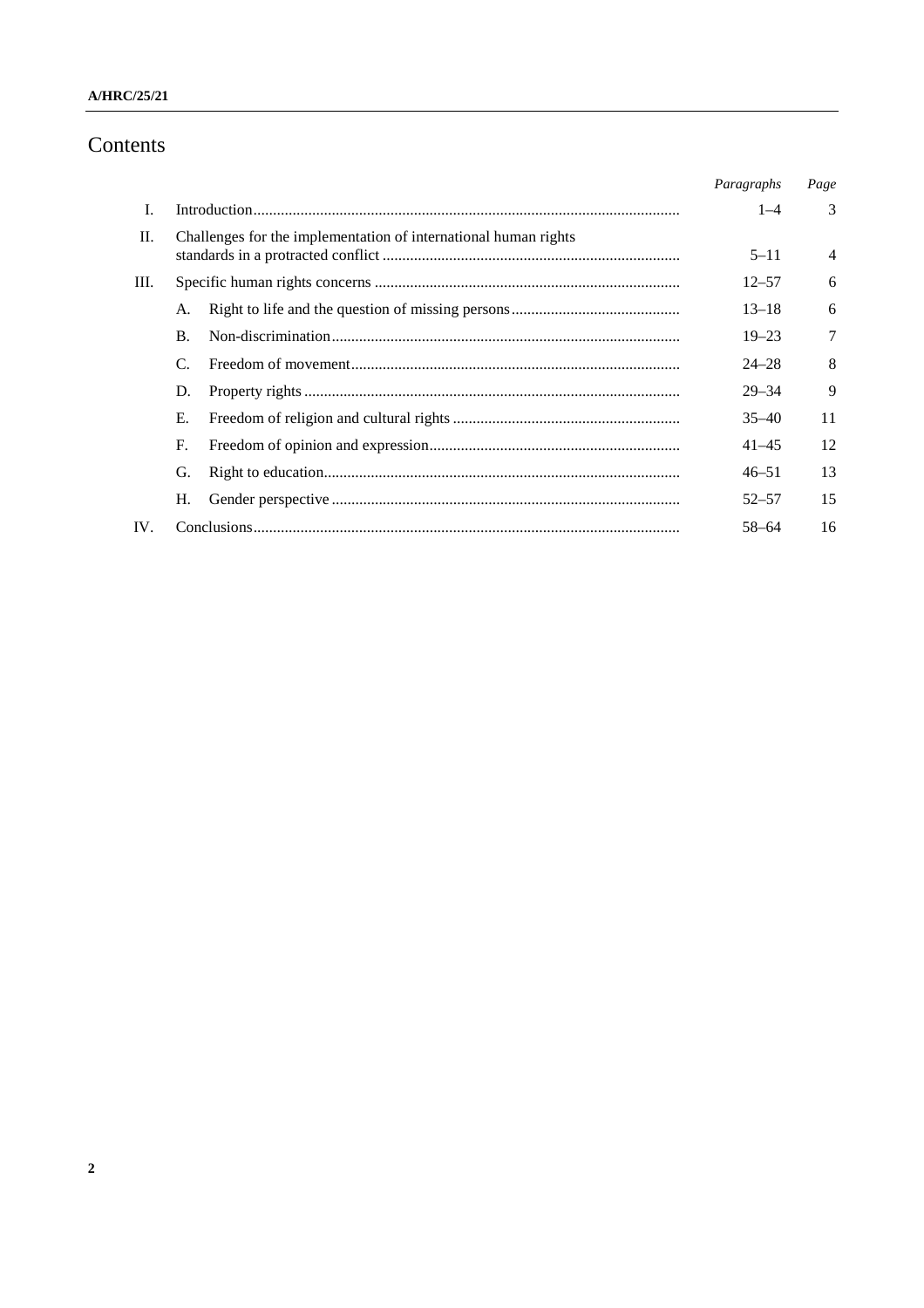# **I. Introduction**

1. The present report was prepared by the Office of the United Nations High Commissioner for Human Rights (OHCHR) pursuant to Commission on Human Rights resolutions 4 (XXXI), 4 (XXXII) and 1987/50, and Human Rights Council decision  $2/102<sup>1</sup>$ 

2. As at 30 November 2013, Cyprus remained divided, with a buffer zone maintained by the United Nations Peacekeeping Force in Cyprus (UNFICYP).<sup>2</sup> In its resolution 2114 (2013), the Security Council welcomed the progress to date and the work that the parties were putting into preparing for productive negotiations in October 2013.The Council also noted, however, that the move towards a more intensive phase of negotiations had not yet resulted in an enduring, comprehensive and just settlement based on a bicommunal, bizonal federation with political equality, as set out in relevant Council resolutions. It therefore encouraged the sides to proceed with the substantive negotiations on the core issues, stressing that the status quo was unsustainable.

3. In the period from 1 December 2012 until the presidential elections held in the Republic of Cyprus (on 17 and 24 February 2013), the sides focused their work on confidence-building measures through the seven technical committees established in 2008 (on crime and criminal matters, economic and commercial matters, cultural heritage, crisis management, humanitarian matters, health and the environment) and two additional committees established in 2010 (on broadcasting and new crossings), which convene on an ad hoc basis. During the period under review, from 1 December 2012 to 30 November 2013, the sides maintained their participation in these committees. The meetings and activities of the committees are facilitated by the United Nations, primarily by the Office of the Special Adviser to the Secretary-General on Cyprus with support from UNFICYP and the United Nations Development Programme (UNDP). The confidence-building measures taken in 2013 included a joint Greek Cypriot and Turkish Cypriot firefighting exercise in the United Nations Protected Area conducted by the Crisis Management Technical Committee and the successful activation of a cross-community crisis communication mechanism to address the identification of livestock disease through the Technical Committee on Health and its Joint Committee on Veterinary Matters. In addition, significant progress was made in projects relating to the conservation of cultural heritage sites implemented by the Technical Committee on Cultural Heritage.

4. The presidential elections held in the Republic of Cyprus in February 2013 brought Nicos Anastasiades to office, together with renewed hope for the resumption of negotiations. Immediately following the elections, however, a severe economic crisis struck the Republic of Cyprus. As a result, during his initial months in office, Mr. Anastasiades focused on facing the economic crisis and negotiating a financial bail-out package with the European Commission, the European Central Bank and the International Monetary Fund. On 30 May 2013, the Greek Cypriot and Turkish Cypriot leaders met face-to-face at an

<sup>1</sup> For an overview of resolutions on the question of human rights in Cyprus, see A/HRC/22/18, paras.

<sup>1-4. 2</sup> UNFICYP was established pursuant to Security Council resolution 186 (1964) to prevent a recurrence of fighting between the Greek Cypriot and Turkish Cypriot communities on the island and bring about a return to normal conditions. Its responsibilities were expanded in 1974 following a coup d'état by elements favouring union with Greece and a subsequent military intervention by Turkey, whose troops established control over the northern part of the island. Since the de facto ceasefire in August 1974, UNFICYP has supervised the ceasefire lines, provided humanitarian assistance, and maintained a buffer zone between the Turkish and the Turkish Cypriot forces in the north and the Greek Cypriot forces in the south (see also www.unficyp.org/nqcontent.cfm?a\_id=778).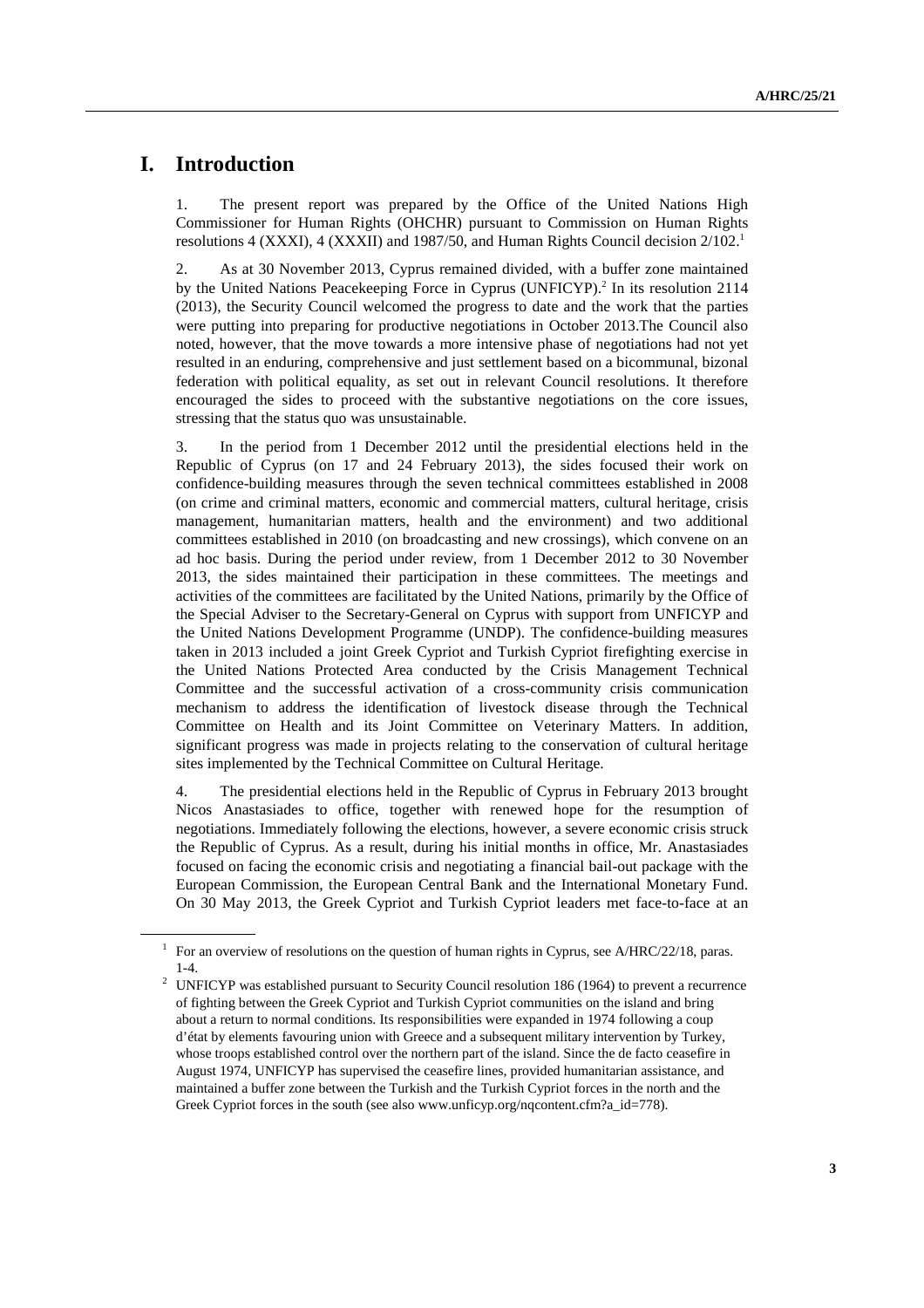informal dinner hosted by the United Nations. The sides began engaging directly again on 12 September 2013, at the level of the representatives of the leaders, to prepare the ground for a resumption of full-fledged negotiations. Throughout 2013 and since July 2013 in particular, the Office of the Special Adviser to the Secretary-General on Cyprus meets regularly with the parties and relevant national, regional and international actors to maintain momentum in the peace process, keep attention focused on a resumption of talks at the earliest opportunity, and prepare for a new round of talks. From April 2012 to April 2013, the Office of the Special Adviser also worked on cataloguing all the agreements and convergences reached during the period 2008-2012 and on developing new approaches for addressing remaining divergences in a more results-oriented process. According to information received from the Office, since September 2013, the two representatives of the leaders have been intensively discussing the drafting of a joint communiqué, which would be issued after the first leaders' meeting to officially mark the resumptions of negotiations.

# **II. Challenges for the implementation of international human rights standards in a protracted conflict**

5. During the period under review, various United Nations treaty bodies and special procedures mandate holders voiced their concern at factors and difficulties impeding the implementation of international human rights standards on the whole island in view of the protracted conflict in Cyprus. In this context, treaty bodies and special procedures addressed their recommendations and questions to Cyprus, Turkey or the de facto authorities in the northern part of the island, respectively.

6. Following consideration of the periodic reports of Cyprus on 15 February 2013, the Committee on the Elimination of Discrimination against Women observed that, while it was aware that the State party did not exercise control over all of its territory and was thus unable to ensure the practical realization of women's rights in areas not under its control, it remained concerned that the political situation continued to hinder the implementation of the Convention on the Elimination of All Forms of Discrimination against Women in the region outside its effective control, and regretted that no information or data on the situation of women living in this region could be provided.<sup>3</sup>

7. Similarly, the Committee on the Elimination of Racial Discrimination noted in its concluding observations, adopted on 30 August 2013, that Cyprus did not exercise control over all of its territory and was thus unable to ensure full application of the International Convention on the Elimination of All Forms of Racial Discrimination. The Committee remained concerned that the current political situation hindered the efforts to protect vulnerable groups covered by the Convention in the territory of the Republic of Cyprus.4 The Committee also supported the recommendations of OHCHR with regard to addressing the underlying human rights issues and causes, including for those groups and communities whose rights are guaranteed by the Convention.<sup>5</sup>

8. In its list of issues prior to the submission of the fourth periodic report of Turkey, the Committee against Torture requested information from the State party on measures taken to ensure effective, transparent and independent investigations into all outstanding cases of alleged disappearances, including the large number still outstanding from the 1974

 $3$  CEDAW/C/CYP/CO/6-7, para. 4.

<sup>4</sup> CERD/C/CYP/CO/17-22, para. 6.

 $<sup>5</sup>$  Ibid., para. 7, and A/HRC/22/18, para. 56.</sup>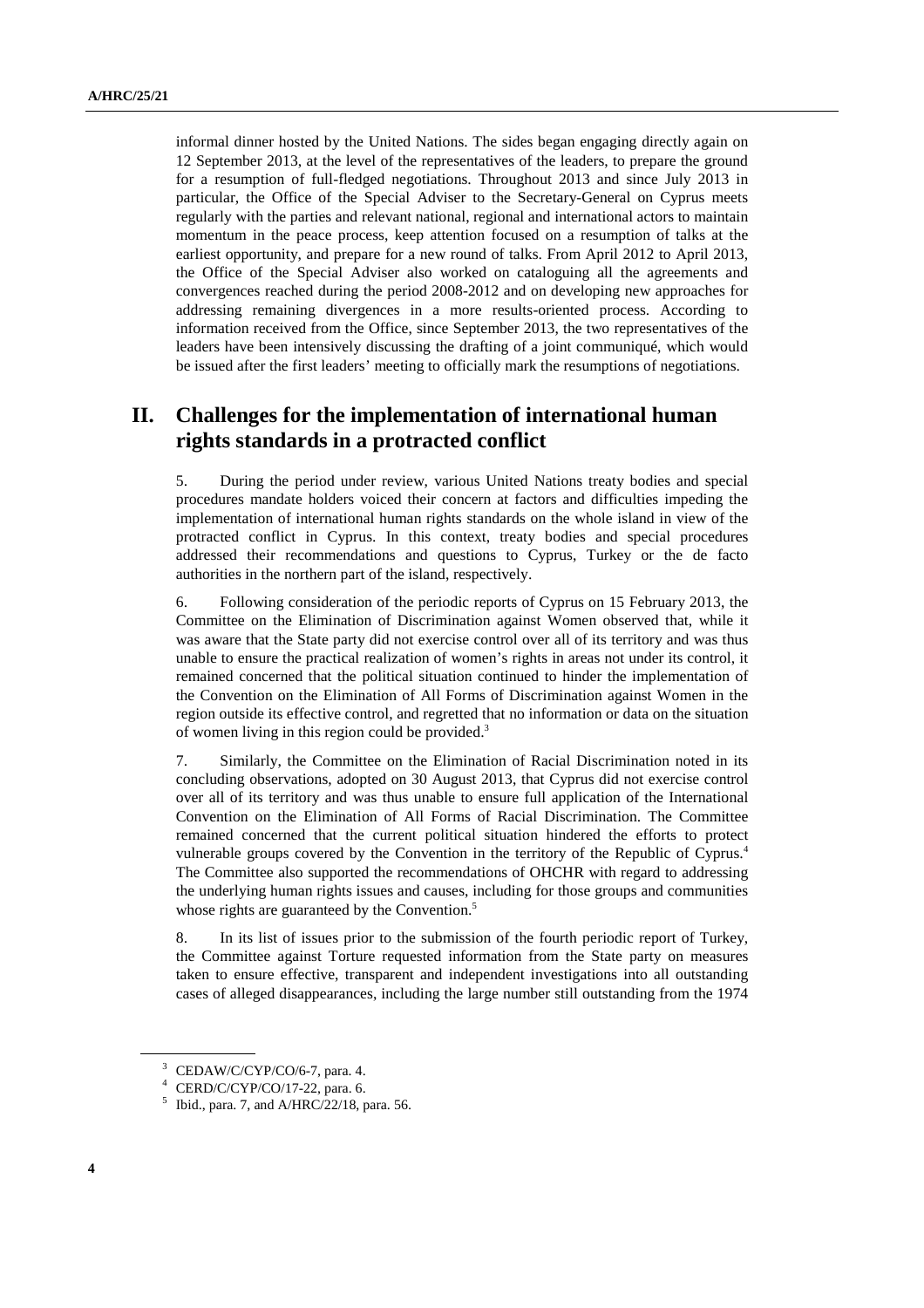conflict in Cyprus, which the European Court of Human Rights has held to constitute a continuing violation.<sup>6</sup>

9. In preparation for the eighteenth session of the Working Group on the Universal Periodic Review, the reports of OHCHR compiling information in United Nations documents<sup>7</sup> and summarizing stakeholders' submissions for the universal periodic review of Cyprus in 2014 during the second cycle<sup>8</sup> contain chapters on the situation in, or in relation to, specific regions or territories, namely, the northern part of the island.

10. In a press release concerning interfaith communication in Cyprus, issued on 22 October 2013, the Special Rapporteur on freedom of religion or belief reiterated the importance of ensuring that there are no human rights protection gaps and that all persons can effectively enjoy their fundamental rights, including freedom of religion or belief, wherever they live.<sup>9</sup> In his a report on his mission to Cyprus submitted to the Human Rights Council at its twenty-second session, the Special Rapporteur referred to the existing frustration about the protracted conflict in Cyprus and many unsettled issues. He also noted, however, that the vast majority of his interlocutors agreed that the political situation had improved in recent years.<sup>10</sup> He furthermore addressed a number of practical recommendations to the Government of the Republic of Cyprus, the de facto authorities in the northern part of the island and other stakeholders.<sup>11</sup>

11. Protracted conflicts may involve a number of duty-bearers, including States and non-State actors. On the one hand, States parties must respect and ensure the rights laid down in international human rights treaties to anyone within the State party's power or effective control, even if not situated within the territory of that State party.<sup>12</sup> On the other hand, non-State actors that exercise government-like functions and control over a territory are obliged to respect human rights norms when their conduct affects the human rights of the individuals under their control.13 As the norms contained in the Universal Declaration of Human Rights constitute customary international law, they should be enjoyed by all, including those residing in regions of protracted conflict. In turn, these rights need to be guaranteed by the authority that has effective control of the territory, regardless of its international recognition and international political status. Human rights do not have any borders; all stakeholders must ensure that the human rights needs of affected people are addressed as swiftly and effectively as possible.<sup>14</sup> In order to facilitate access to human rights protection mechanisms and effective legal remedies, it is imperative that OHCHR and other relevant actors have access and are able to work with non-State actors that exercise government-like functions and control over a territory.15

<sup>6</sup> CAT/C/TUR/Q/4, para. 8.

<sup>7</sup> See A/HRC/WG.6/18/CYP/2, paras. 71-74.

<sup>8</sup> See A/HRC/WG.6/18/CYP/3, paras. 66-68.

<sup>9</sup> Available from

www.ohchr.org/en/NewsEvents/Pages/DisplayNews.aspx?NewsID=13880&LangID=E. 10 A/HRC/22/51/Add.1, para. 38.

<sup>11</sup> Ibid., paras. 74-94.

<sup>&</sup>lt;sup>12</sup> See general comment No. 31 of the Human Rights Committee on the nature of the general legal

obligation imposed on States parties to the Covenant (CCPR/C/21/Rev.1/Add.13), para. 10. 13 A/HRC/8/17, para. 9; A/HRC/10/22, para. 22; A/HRC/12/37, para. 7; A/HRC/17/45, para. 20; and A/HRC/20/17/Add.2, para. 13. See also A/HRC/18/51, p. 53 (case No. OTH 2/2011) and p. 93 (case No. OTH 3/2011); A/HRC/22/51, para. 38; and CEDAW/C/GC/30, paras. 13-16. 14 See www.ohchr.org/EN/NewsEvents/Pages/DisplayNews.aspx?NewsID=12991&LangID=E.

<sup>15</sup> A/67/869, para. 10.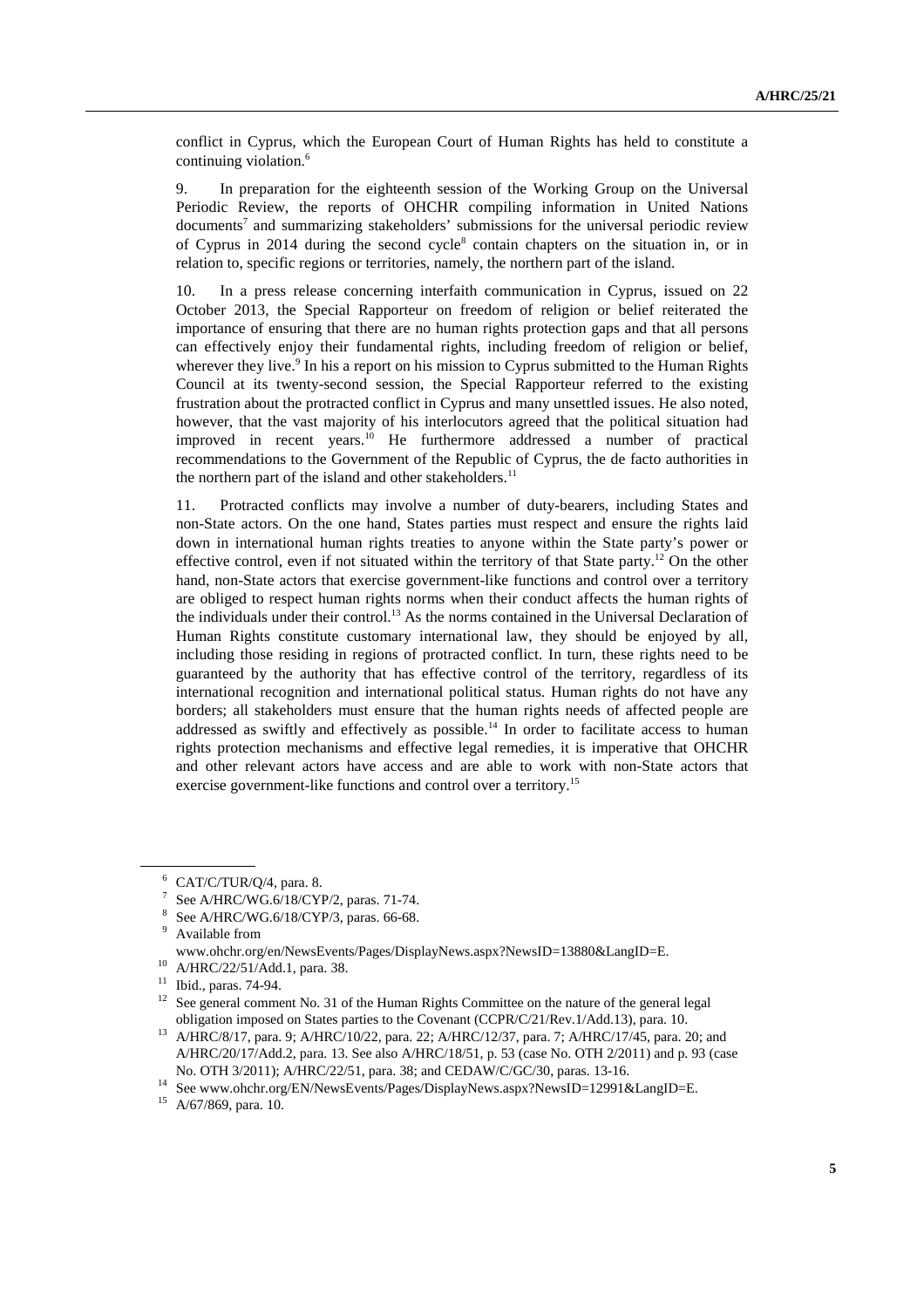# **III. Specific human rights concerns**

12. The persisting division of Cyprus continues to have consequences for a number of human rights issues on the whole island, including (a) the right to life and the question of missing persons; (b) the principle of non-discrimination; (c) freedom of movement; (d) property rights; (e) freedom of religion and cultural rights; (f) freedom of opinion and expression; and (g) the right to education. In addition, it is important that a gender perspective be adopted when negotiating and implementing peace agreements (see paragraphs 52 – 57 below).

#### **A. Right to life and the question of missing persons**

13. According to article 3 of the Universal Declaration of Human Rights, everyone has the right to life, liberty and security of person. Furthermore, article 1 of the Declaration on the Protection of All Persons from Enforced Disappearance provides that any act of enforced disappearance is an offence to human dignity, placing the persons subjected thereto outside the protection of the law and inflicting severe suffering on them and their families; any act of enforced disappearance also violates or constitutes a grave threat to the right to life.

14. As a result of the inter-communal fighting in 1963 and 1964, and of the events of July 1974 and afterwards, a total of 1,493 Greek Cypriots and 502 Turkish Cypriots have been officially reported as missing by both communities to the Committee on Missing Persons in Cyprus. During the period under review, the Committee continued its bicommunal project on the exhumation, identification and return of the remains of missing persons. As at 22 November 2013, the remains of 1,000 individuals had been exhumed on both sides of the buffer zone by the Committee's bicommunal teams of archaeologists; the remains of 818 missing persons had been analysed in the initial phase at the Committee's bicommunal anthropological laboratory; and the remains of 456 missing individuals (359 Greek Cypriots and 97 Turkish Cypriots) had been identified and returned to their respective families, including 124 since 1 December 2012. In comparison with previous years, this represents a sharp rise in the return of remains, which is largely attributable to the doubling of the Committee's anthropological laboratory, the successful transition to the genetic laboratory of the International Commission of Missing Persons in Bosnia and Herzegovina for the extraction of DNA from bone samples, and in-house final identifications made by the Committee's own recently created genetic unit.

15. From 19 to 21 December 2012, a delegation of the Committee on Civil Liberties, Justice and Home Affairs of the European Parliament visited Cyprus to gather information concerning developments in the work of the Committee on Missing Persons in Cyprus. In its mission report, the delegation called for immediate and unrestricted access of the Committee to all military areas in the northern part of Cyprus, underlining that the right to know the fate of missing relatives is a fundamental right of the families concerned and must be guaranteed. Furthermore, the delegation reaffirmed that the humanitarian issue of the missing persons in Cyprus is a stand-alone issue and must not be linked to or influenced by any other political considerations.<sup>16</sup>

16. The Security Council, in its resolution 2114 (2013), welcomed all efforts to accommodate the exhumation requirements of the Committee on Missing Persons in Cyprus, and called upon all parties to provide full access to Committee teams. With regard

<sup>&</sup>lt;sup>16</sup> See www.europarl.europa.eu/meetdocs/2009\_2014/documents/libe/dv/929/929467/929467en.pdf.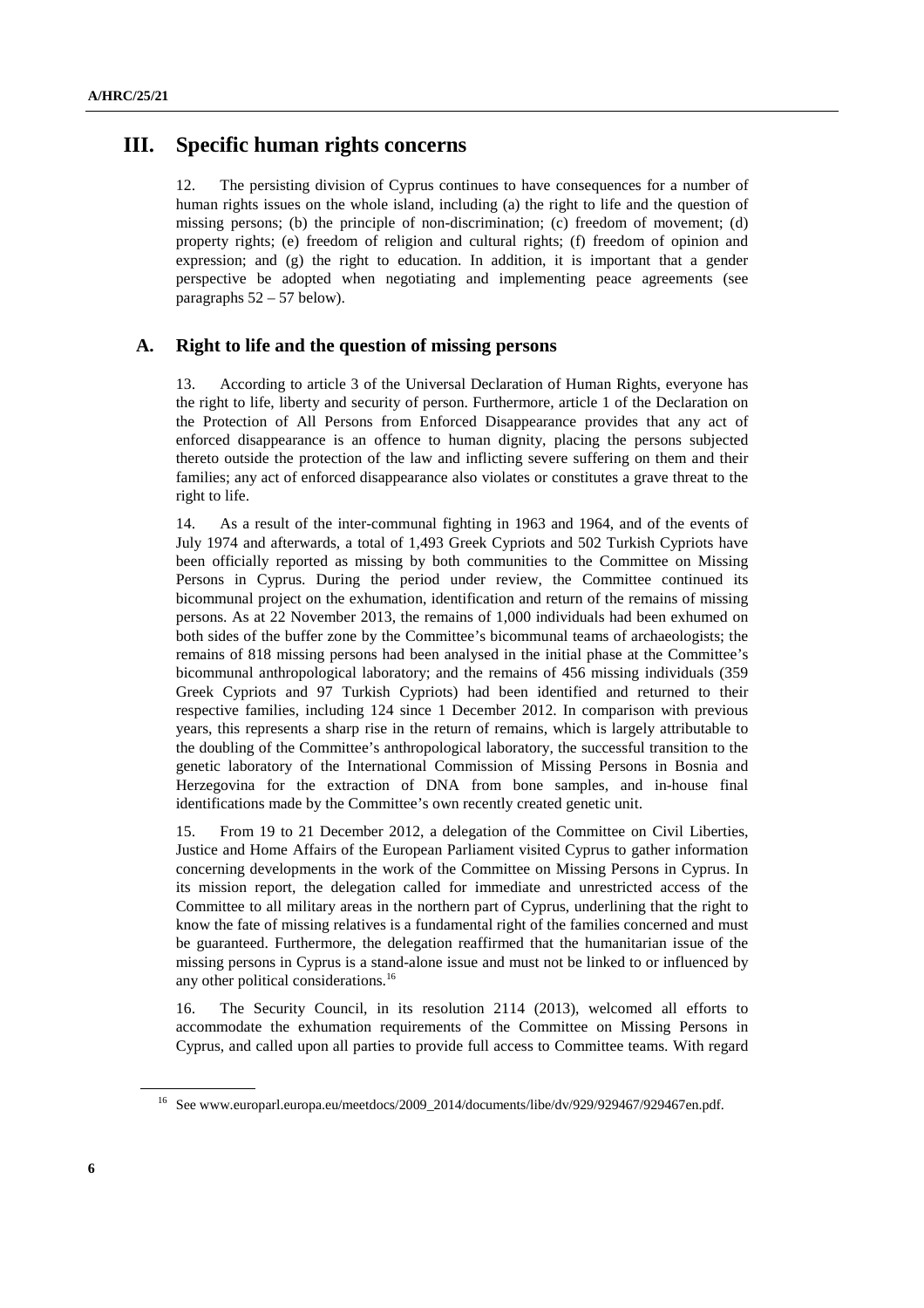to access to unfenced military areas in the north, by the end of 2012, a total of 22 access requests made by the Committee in the past seven years had been granted by the Turkish forces. In 2013, the Committee also requested, for the first time, access to a fenced military area in the north, and was granted permission. $17$ 

17. On 6 March 2013, the Committee of Ministers' Deputies of the Council of Europe recalled the need to adopt a proactive approach with regard to effective investigations into the fate of persons still missing, and called upon Turkey to continue to provide the Committee on Missing Persons with all relevant information and access to all relevant places. In this respect, it welcomed the permissions granted so far and the assurance of the Turkish authorities that they will continue granting the Committee on Missing Persons access to other relevant military zones. With regard to identified persons, while underlining once again the urgency to effectively investigate the deaths of these persons, the Committee of Ministers' Deputies welcomed the additional concrete investigative steps taken by the Turkish authorities, and underlined the crucial importance of investigators having access to forensic data and evidence kept by the Committee on Missing Persons, calling upon the Turkish authorities to continue to grant them access to relevant Turkish archives and reports.18

18. In its list of issues prior to the submission of the fourth periodic report of Turkey, the Committee against Torture invited Turkey to describe measures taken to comply with outstanding judgements of the European Court of Human Rights concerning disappearances, including the judgements in *Cyprus* v. *Turkey* and *Varnava and Others* v. *Turkey*. 19 With regard to the execution of the *Varnava* judgement, the Committee of Ministers of the Council of Europe, in an interim resolution of 26 September 2013, exhorted Turkey to pay, without further delay, the sums awarded by the European Court of Human Rights ( $\epsilon$ 12,000 per application in respect of non-pecuniary damage and  $\epsilon$ 8,000 per application in respect of costs and expenses), as well as the default interest due.<sup>20</sup>

# **B. Non-discrimination**

19. According to article 7 of the Universal Declaration of Human Rights, all are equal before the law and are entitled without any discrimination to equal protection of the law.<sup>21</sup> Furthermore, all are entitled to equal protection against any discrimination in violation of the Declaration and against any incitement to such discrimination.

20. By the end of 2012, there were up to 210,000 internally displaced persons in the area under the control of the Government of the Republic of Cyprus, , including around 90,000 children born in displacement.<sup>22</sup> When compared with previous years, the number of internally displaced persons rose slightly, as displaced children were still eligible to register as such.

<sup>17</sup> S/2013/392, para. 30.

<sup>&</sup>lt;sup>18</sup> Council of Europe Committee of Ministers' Deputies, decisions adopted at the 1164th meeting on 6 March 2013 (CM/Del/Dec(2013)1164) on the cases of *Cyprus* v. *Turkey* (application No. 25781/94), Grand Chamber judgment of 10 May 2001, and *Varnava and Others* v. *Turkey* (applications Nos. 16064/90, 16065/90, 16066/90, 16068/90, 16069/90, 16070/90, 16071/90, 16072/90 and 16073/90), Grand Chamber judgment of 18 September 2009.<br><sup>19</sup> CAT/C/TUR/Q/4, para. 8.

<sup>&</sup>lt;sup>20</sup> Council of Europe Committee of Ministers, interim resolution CM/ResDH(2013)201.<br><sup>21</sup> See also International Covenant on Civil and Political Rights, art. 26.

<sup>&</sup>lt;sup>22</sup> Internal Displacement Monitoring Centre, *Global Overview 2012 – People internally displaced by conflict and violence*, Norwegian Refugee Council, Geneva, 2013 (available from www.internaldisplacement.org/publications/global-overview-2012), p. 44.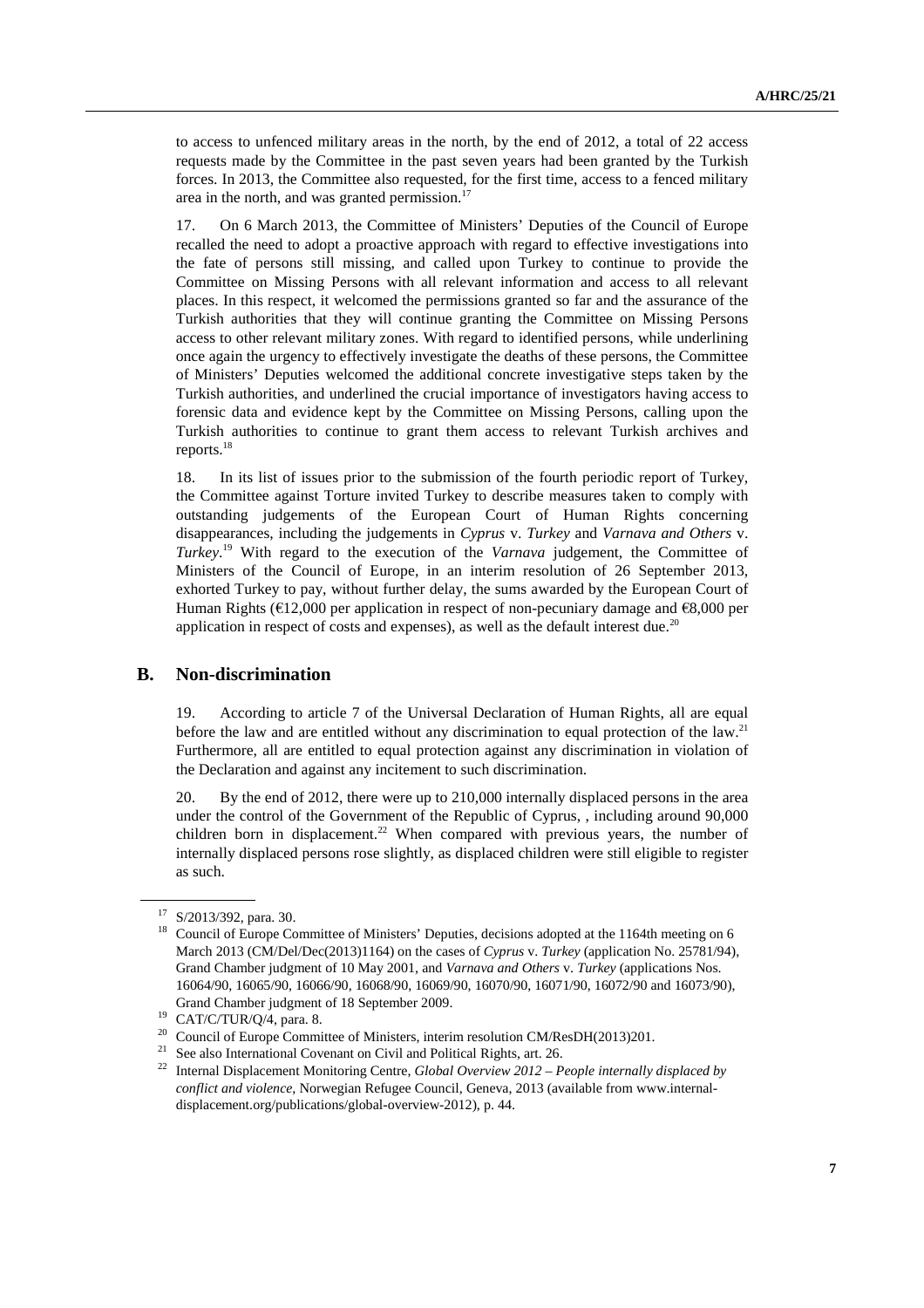21. In February 2013, the Committee on the Elimination of Discrimination against Women noted with concern that the legislation of Cyprus continued to discriminate against children of women with internally displaced status by preventing them from benefiting from the same status awarded to children of internally displaced men, which includes access to voting rights, social benefits and housing assistance. The Committee urged Cyprus to amend its legislation without delay to ensure that children of women with internally displaced status are able to benefit from the same status as children of internally displaced men.<sup>23</sup> In June 2013, the Government of the Republic of Cyprus reportedly took a preliminary decision that children of women with internally displaced status were to be given the same status and benefits as children of internally displaced men, namely, by allocating the funds available equally among all those with internally displaced status.<sup>24</sup>

22. In its concluding observations of 30 August 2013, the Committee on the Elimination of Racial Discrimination recommended that Cyprus respect the right to nationality without discrimination and ensure that no particular groups of non-citizens are discriminated against with regard to access to naturalization. The Committee also requested the State party to include in its next periodic report information on how nationality laws and regulations were applied to those in the occupied territories.<sup>25</sup> It also expressed its concern at the rise in the incidence of racially motivated verbal abuse and physical attacks by right-wing extremists and neo-Nazi groups against persons of foreign origin, human rights defenders and Turkish Cypriots.<sup>26</sup>

23. During the period under review, UNFICYP continued to address day-to-day humanitarian and welfare issues faced by Greek Cypriots and Maronites residing in the north, and by Turkish Cypriots residing in the south, including through home visits. Despite the repeated voicing of concerns at the deteriorating health of elderly Greek Cypriots and Maronites in the north, the requests for Greek-speaking doctors to treat these patients and to transfer a defibrillator to assist one of them continued to be denied.<sup>27</sup> The Turkish Cypriot authorities however argue that the regional health centre is fully equipped, including with a defibrillator, and also has a Turkish Cypriot doctor who fluently speaks Greek.

#### **C. Freedom of movement**

24. According to article 13 of the Universal Declaration of Human Rights, everyone has the right to freedom of movement and residence within the borders of each State, as well as the right to leave any country, including his own, and to return to his country.<sup>28</sup>

25. In Cyprus, however, crossings between the northern and the southern parts of the island are still possible only through (currently seven) official crossing points, a situation that obviously limits freedom of movement. The Committee on Crossings, which was tasked by the Greek Cypriot and Turkish Cypriot leaders in December 2010 to reach an agreement on new crossing points, did not meet during the period under review; despite

<sup>23</sup> CEDAW/C/CYP/CO/6-7, paras. 33-34.

<sup>&</sup>lt;sup>24</sup> George Psyllides, "Children of refugee mothers granted equal status", *Cyprus Mail*, 21 June 2013, available from http://cyprus-mail.com/2013/06/21/children-of-refugee-mothers-granted-equal-status/.

<sup>&</sup>lt;sup>25</sup> CERD/C/CYP/CO/17-22, para. 18.

<sup>&</sup>lt;sup>26</sup> Ibid., para. 12. See also the alternative report submitted by the civil society organization KISA to the Committee on the Elimination of Racial Discrimination on 9 August 2013 (http://tbinternet.ohchr.org/Treaties/CERD/Shared%20Documents/CYP/KISA-Alternative%20Report%20on%20Cyprus\_14925\_E.pdf), pp. 22-25.<br><sup>27</sup> S/2013/7, para. 16, and S/2013/392, para. 20.<br><sup>28</sup> See also International Covenant on Civil and Political Rights, art. 12.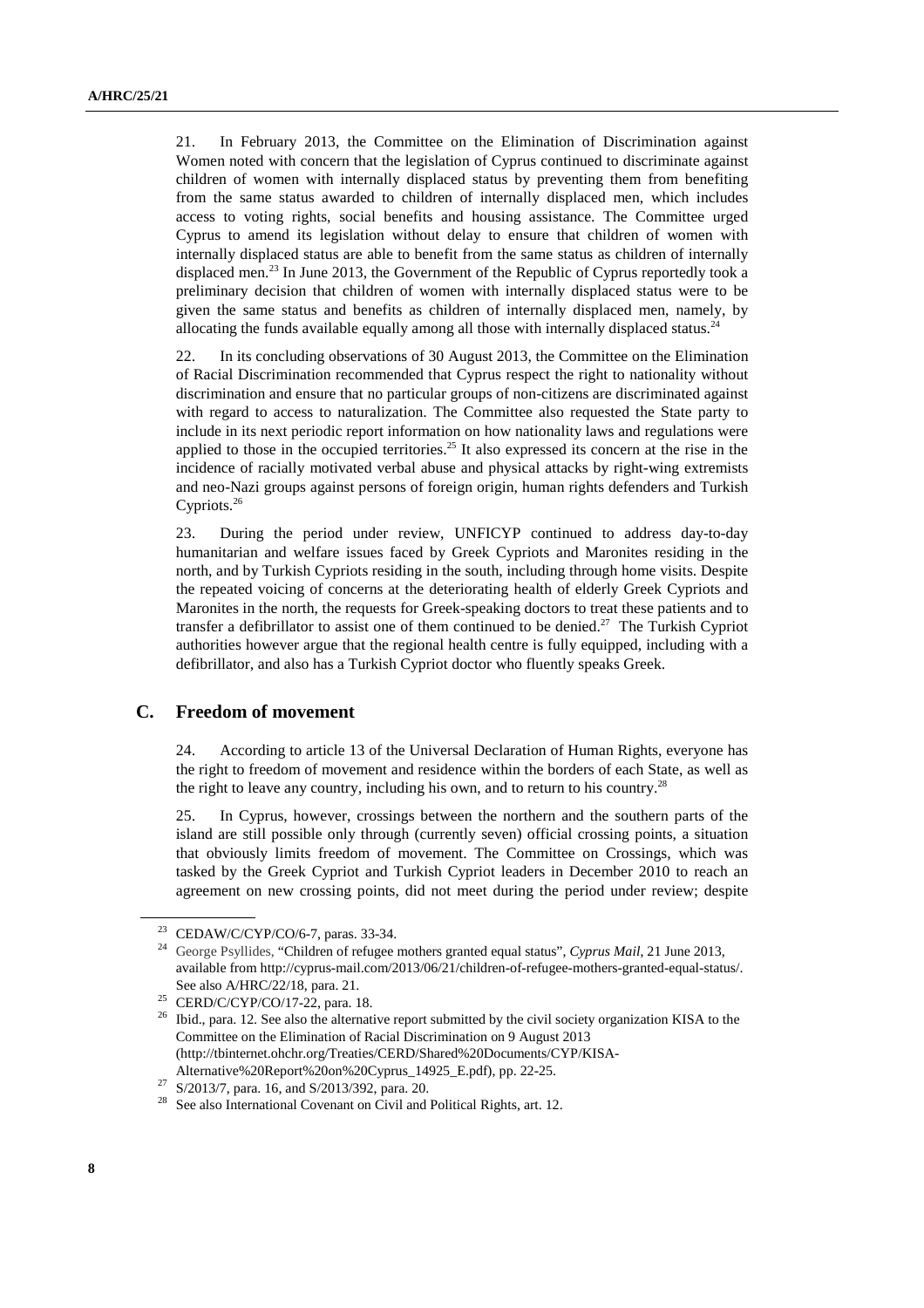UNFICYP engagement with both sides, their positions on the location of any new crossing points remained irreconcilable. In addition, a request made by a Greek Cypriot woman to return to the Karpas region was pending; another request – for the reunification of a Greek Cypriot family, including three children, with their grandparents in Rizokarpaso – that was submitted on 31 August 2012 has to date received no positive response.<sup>29</sup>

26. In its ninth report on the implementation of the "Green Line" Regulation (EC) No. 866/2004, the European Commission noted a visible decrease in the number of both Greek Cypriots and Turkish Cypriots crossing the Green Line in 2012, with the number of crossings by non-Cypriot European Union citizens and third-country nationals also decreasing significantly when compared with previous years. While the vast majority of the crossings took place smoothly, in its report, the Commission also referred to a few incidents that had been a source of concern for the Turkish Cypriot community.<sup>30</sup>

27. On 30 August 2013, the Committee on the Elimination of Racial Discrimination expressed its concern that, in spite of the opening of several crossing points since 2003 and the resulting increase in contact between the Greek Cypriot and the Turkish Cypriot communities, the protracted conflict in Cyprus and the continued division of the island maintain tension between the two communities. $31$  During the consideration of the State party's seventeenth to twenty-second periodic reports, the Committee's Country Rapporteur noted that demographics in Cyprus had been largely shaped by population movements since the partial occupation of the island by Turkey in 1974 and the State party's accession to the European Union in 2004.32

28. In a press release of 22 October 2013, the Special Rapporteur on freedom of religion or belief hailed a key breakthrough in interfaith communication and an agreement that allowed Greek Orthodox and Muslim religious leaders to cross the Green Line. On 16 October 2013, Bishop Christoforos of Karpasia, who had been prevented during the previous 18 months from visiting the northern part of Cyprus and his diocese, was allowed to visit and worship at the monastery Apostolos Andreas on the Karpas peninsula in the north-east of Cyprus. On 18 October 2013, the Grand Mufti of Cyprus crossed the Green Line and held a service at Hala Sultan Tekke Mosque near Larnaca for the first time. This was made possible by an agreement reached with the Greek Orthodox Archbishop Chrysostomos II, who personally facilitated the Grand Mufti's access to the areas controlled by the Government of the Republic of Cyprus.<sup>33</sup> On 30 November 2013, Bishop Christoforos of Karpasia also officiated at a church service with reportedly more than 5,000 worshipers on the name day of the monastery Apostolos Andreas.

# **D. Property rights**

29. According to article 17 of the Universal Declaration of Human Rights, everyone has the right to own property alone as well as in association with others, and no one is to be arbitrarily deprived of his property.

<sup>&</sup>lt;sup>29</sup> See S/2013/392, paras. 22 and 28.<br><sup>30</sup> Report from the Commission to the Council, COM(2013) 299 final (available from http://ec.europa.eu/enlargement/pdf/turkish\_cypriot\_community/20130524\_green\_line\_report\_en.pdf), pp.

<sup>2</sup> and 3.<br><sup>31</sup> CERD/C/CYP/CO/17-22, para. 7.<br><sup>32</sup> CERD/C/SR.2254, para. 13. See also the alternative report submitted by KISA to the Committee on

the Elimination of Racial Discrimination on 9 August 2013 (see footnote 26), pp. 13 and 14.<br>33 See www.ohchr.org/en/NewsEvents/Pages/DisplayNews.aspx?NewsID=13880&LangID=E and A/HRC/22/51/Add.1, paras. 46, 51, 55-56, 77 and 85.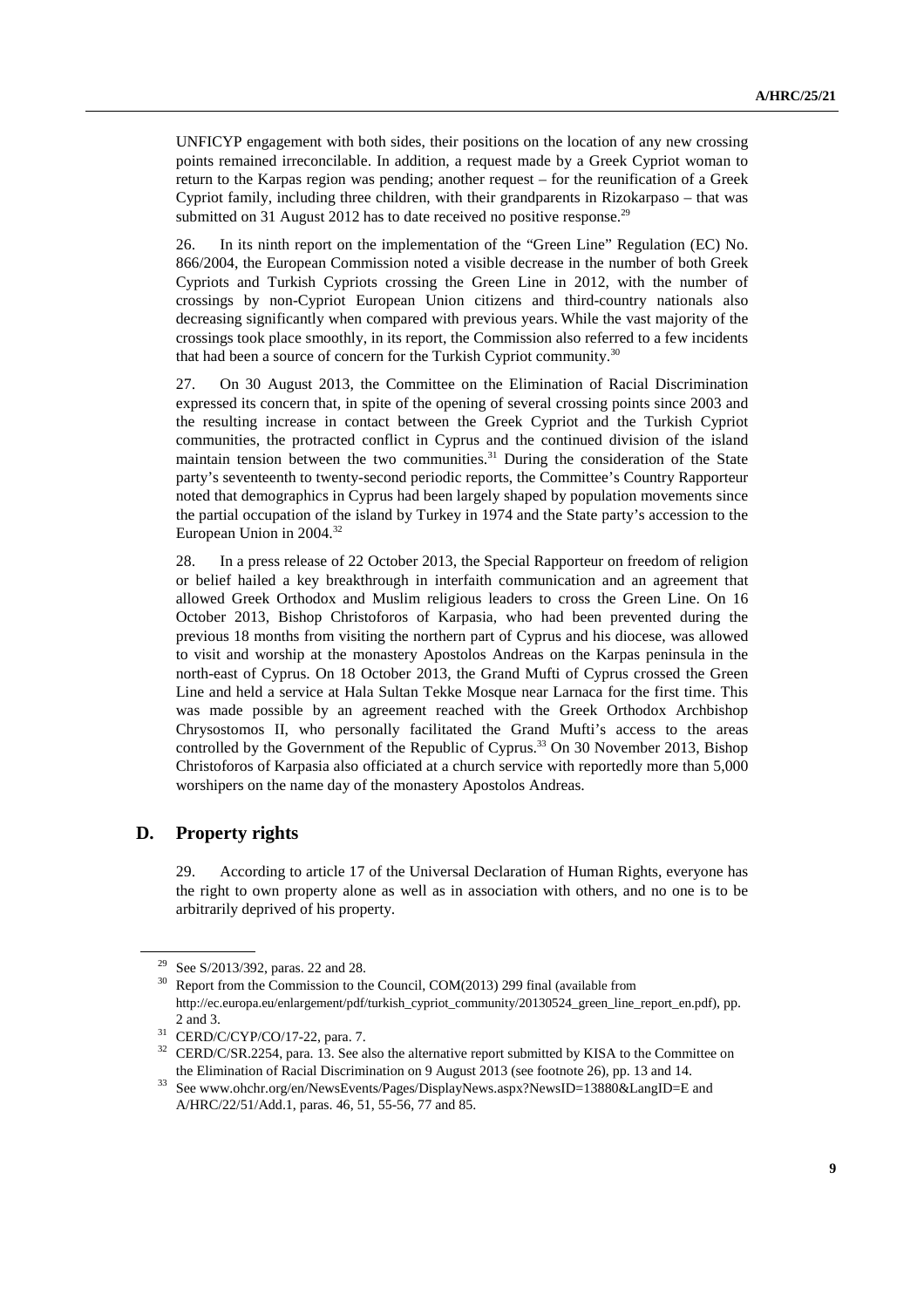30. With regard to property claims in the southern part of the island, on 12 March 2013, the European Court of Human Rights rejected the applications of four Turkish Cypriot property owners in the case of *Ali Kamil Karamanoğlu and Others* v. *Cyprus* on the grounds that they had not yet raised the matter of contention in the appropriate forum.34 Thus the European Court of Human Rights confirmed its approach in the admissibility decision in the case of *Kazali and Others* v. *Cyprus*, in which it could not exclude that the amended Turkish-Cypriot Properties Law 139/1991 provides an accessible and effective framework of redress in respect of complaints about interference with the property owned by Turkish Cypriots.<sup>35</sup>

31. With regard to property claims in the northern part of the island, as at 30 November 2013, a total of 5,587 applications had been lodged with the Immovable Property Commission, of which 452 were concluded through friendly settlements and 11 through a formal hearing.<sup>36</sup> The Commission paid a total of £140,940,671 to the applicants as compensation. Moreover, the Commission ruled for exchange and compensation in two cases, for restitution in one case, and for restitution and compensation in five. In one case, the Commission delivered a decision for restitution after the settlement of the Cyprus issue, and in another case it ruled for partial restitution. On 25 November 2013, the Turkish Cypriot authorities extended the deadline for the submission of applications to the Commission for an additional term of two years, ending on 31 December 2015.

32. With regard to the complaints made by four Greek Cypriots about the length of the proceedings before the Immovable Property Commission, the European Court of Human Rights, in its admissibility decision in the case of *Eleni Meleagrou and Others* v. *Turkey*, noted that a period of some four years and eight months at two levels (including appeals against the decisions of the Commission) was deemed "not unreasonable given the newness of the procedure, the nature of the proceedings which incorporated a specific settlement procedure, the number of claims raised and the technical nature of property disputes".37

33. Following a decision by the Higher Regional Court of Munich in Germany of 18 March 2013, more than 170 religious artefacts, including icons, pieces of church art and early historical objects, were returned to the Republic of Cyprus in July 2013. An appeal against an earlier decision of the district court of Munich, which had ruled in favour of the plaintiffs (namely, the Republic of Cyprus, the Autocephalous Greek-Orthodox Church of Cyprus, the Bishopric of the Armenians of Cyprus and the Archbishop of the Maronites of Cyprus), was thus partially rejected by the Higher Regional Court of Munich.<sup>38</sup> The latter also confirmed that the plaintiffs could invoke their ownership rights with regard to these objects, which had been located in monasteries, museums and churches in the northern part of Cyprus before their removal. The Higher Regional Court of Munich noted that the Republic of Cyprus had not exercised control over the northern part of the island since the occupation of that territory by Turkish troops in 1974; however, the court stressed that, de jure, this part still belonged to the Republic of Cyprus, explicitly referring to Security Council resolution 541 (1983).<sup>39</sup>

<sup>34</sup> See European Court of Human Rights, *Ali Kamil Karamanoğlu and Others* v. *Cyprus* (application

No. 16865/10), decision of 12 March 2013, paras. 16 and 17.<br>See European Court of Human Rights, *Kazali and Others v. Cyprus* (application No. 49247/08), decision of 6 March 2012, para. 153, and A/HRC/22/18, para. 29.<br><sup>36</sup> See www.tamk.gov.ct.tr.<br><sup>37</sup> See European Court of Human Bights, *Eleni Melasanou and Othe* 

<sup>37</sup> See European Court of Human Rights, *Eleni Meleagrou and Others* v. *Turkey* (application No. 14434/09), decision of 2 April 2013, para. 18.<br><sup>38</sup> See District Court of Munich I, decision (9 O 4481/04) of 23 September 2010, and Higher Regional

Court of Munich, partial decision (19 U 4878/10) of 18 March 2013. 39 Higher Regional Court of Munich, partial decision (19 U 4878/10) of 18 March 2013, para. 1.3.2.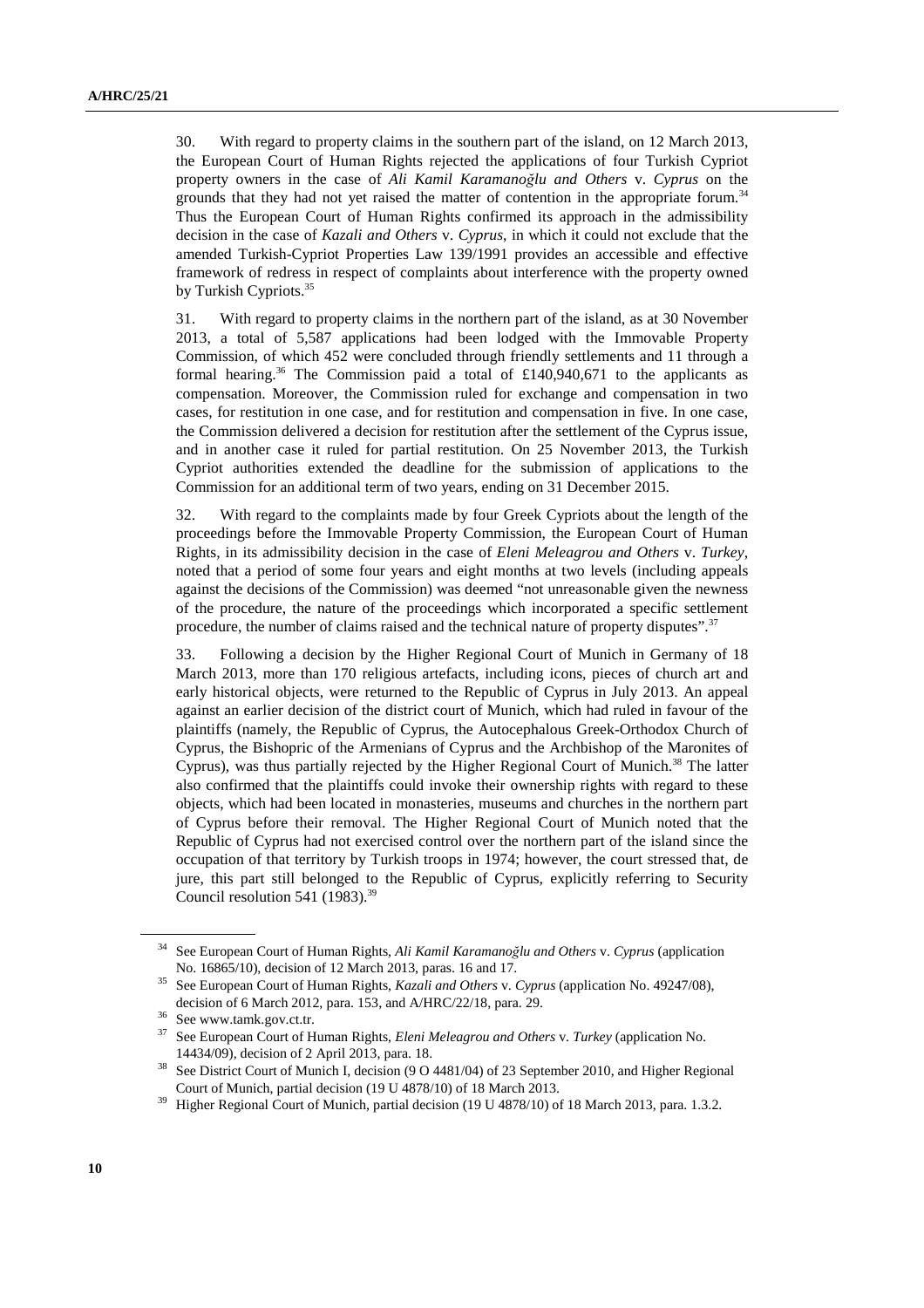34. On 6 June 2013, the Committee of Ministers' Deputies of the Council of Europe, which supervises the execution of judgements of the European Court of Human Rights, took note of the assessment of the questions regarding the property rights of enclaved persons and their heirs, as presented in an information document by the Secretariat of the Council of Europe, $40$  and decided to resume consideration of the matter at the latest at the Committee's meeting in June 2014.<sup>41</sup>

### **E. Freedom of religion and cultural rights**

35. According to article 18 of the Universal Declaration of Human Rights, everyone has the right to freedom of thought, conscience and religion, which includes freedom to change his religion or belief, and freedom, either alone or in community with others and in public or private, to manifest his religion or belief in teaching, practice, worship and observance.<sup>42</sup> Furthermore, according to article 27, everyone has the right freely to participate in the cultural life of the community, to enjoy the arts as well as to share in scientific advancement and its benefits.<sup>43</sup>

36. During the period under review, UNFICYP facilitated 51 religious and commemorative events involving more than 12,000 individuals, which were either held in or required crossing of the buffer zone. It welcomed the decision made by the Greek Cypriot side in April 2013 to allow the transfer of new carpets from the north to the Hala Sultan Tekke Mosque in Larnaca, although some restrictions to religious worship in the Mosque remained in place. The Greek Cypriot, Maronite and Armenian communities continued to conduct religious services in the north according to the practice of previous years, but no new sites were opened for worship.<sup>44</sup> During the period under review, the Turkish Cypriot authorities did not approve several requests to hold religious services, for example at the Church of Saint George in Kyrenia, the Church of Ayia Marina in Kythrea, the Church of Saint George in Vatyli village, the Church of Panayia Pergaminiotissa in Akanthou and the Church of Panagia Chrysopolitissa in Acheritou.

37. During the interactive dialogue with the Human Rights Council on 5 March 2013, the Special Rapporteur on freedom of religion or belief noted that the overall situation had clearly improved after the opening of the checkpoints in 2003, with positive implications also for the enjoyment of freedom of religion or belief throughout the entire island. At the same time, he identified existing challenges for Christian minorities in the northern part, for Muslim minorities in the southern part and for other religious minorities outside the ambit of bicommunalism. He had been encouraged by recent initiatives towards enhancing interreligious communication with a view to cultivating relationships of trust and peaceful coexistence.

38. As a follow-up to his official visit to Cyprus in 2012, the Special Rapporteur on freedom of religion or belief took part in the first interreligious round table in the United

See the memorandum prepared by the Council of Europe Department for the Execution of the judgments and decisions of the European Court of Human Rights, *Cyprus* v. *Turkey* – Property rights

of enclaved persons (CM/Inf/DH(2013)23). 41 Council of Europe Committee of Ministers' Deputies, decisions adopted at the 1172nd meeting on 6 June 2013 (CM/Del/Dec(2013)1172) on the cases of *Cyprus* v. *Turkey* and *Varnava and Others* v.

*Turkey*. 42 See also International Covenant on Civil and Political Rights, art. 18, and the Declaration on the Elimination of All Forms of Intolerance and of Discrimination Based on Religion or Belief (General

Assembly resolution 36/55).<br>
<sup>43</sup> See also International Covenant on Economic, Social and Cultural Rights, art. 15.<br>
<sup>44</sup> S/2013/392, para. 21. Information received from UNFICYP.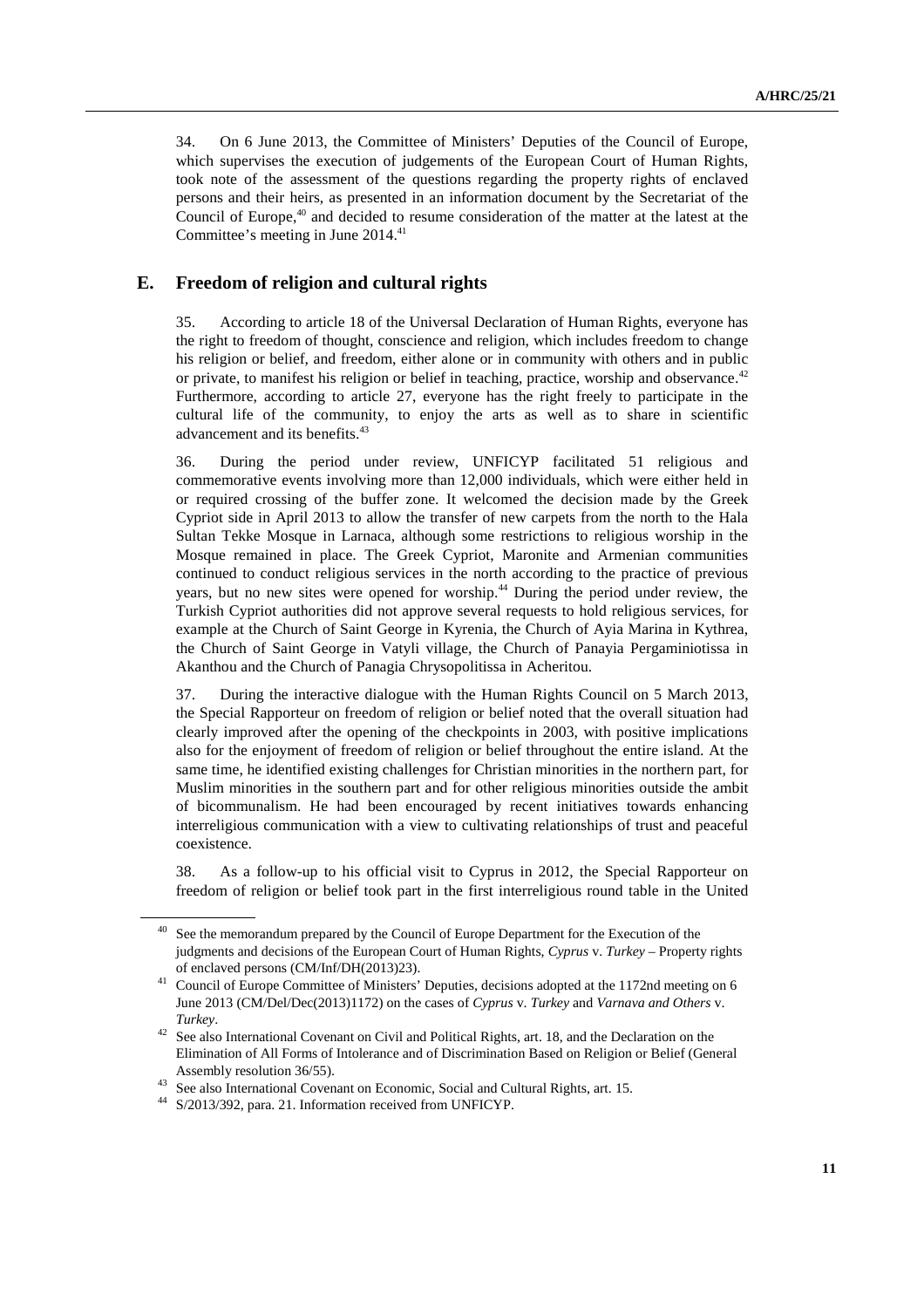Nations buffer zone in Nicosia, organized on 12 September 2013 by the Office of the Religious Track of the Cyprus Peace Process, under the auspices of the Embassy of Sweden and in cooperation with OHCHR. As all cooperation between the religious leaders had stopped when the bicommunal conflict between Greek Cypriots and Turkish Cypriots escalated 50 years earlier, the Special Rapporteur hailed these positive developments and the improved climate of interreligious communication in Cyprus as a breakthrough for religious freedom on the whole island.<sup>45</sup> It also implements one of the recommendations made by the Special Rapporteur in his report to the Human Rights Council, in which he called for the promotion of interreligious communication at both the level of religious leaders and the grass-roots level.<sup>46</sup> Such cooperation on the whole island indeed creates solid ground on which to address the underlying human rights issues, which could also have a positive impact on the reconciliation process as a whole.

39. The bicommunal Technical Committee on Cultural Heritage made important progress in the implementation of emergency measures for the protection of cultural heritage sites on both sides of the island. In February 2013, a multi-donor partnership was established for the restoration of the Apostolos Andreas monastery under the auspices of UNDP, and two contribution agreements worth  $\epsilon$ 2.5 million each were signed on 17 September 2013 with the Church of Cyprus and the Evkaf Administration.<sup>47</sup> In addition, emergency works were carried out on, inter alia, the Mosque in Deneia/Denya despite some damage to the restoration works shortly after their commencement in January 2013, and further emergency measures were taken to preserve and safeguard the Hamam (Medieval Turkish Bath) in Paphos.<sup>48</sup>

40. In the context of the implementation of the aid programme for the Turkish Cypriot community, the European Commission continued its work aimed at protecting cultural heritage of the entire island, with a  $\epsilon$ 2 million contribution agreement signed in April 2013 with UNDP for emergency stabilization on sites chosen by the bicommunal Technical Committee on Cultural Heritage, including the Othello Tower in Famagusta.49

#### **F. Freedom of opinion and expression**

41. According to article 19 of the Universal Declaration of Human Rights, everyone has the right to freedom of opinion and expression; this right includes freedom to hold opinions without interference and to seek, receive and impart information and ideas through any media and regardless of frontiers.

42. With regard to the safety of journalists, the United Nations Educational, Scientific and Cultural Organization (UNESCO) indicated in its written contribution to the universal periodic review of Cyprus during the second cycle<sup>50</sup> that it had recorded no killings of journalists in Cyprus from 2008 to 2012.

<sup>45</sup> See www.ohchr.org/en/NewsEvents/Pages/DisplayNews.aspx?NewsID=13880&LangID=E.

A/HRC/22/51/Add.1, para. 90.

 $^{47}$  S/2013/392, para. 3. See also press release UNDP-PFF 222/13, 17 September 2013.<br><sup>48</sup> See press releases UNDP-PFF 218/13, 30 April 2013 and 223/13, 9 October 2013.

See the European Commission's Seventh Annual Report 2012 on the implementation of Community assistance under Council regulation (EC) No. 389/2006 of 27 February 2006 establishing an instrument of financial support for encouraging the economic development of the Turkish Cypriot community, COM(2013) 332 final

<sup>(</sup>http://ec.europa.eu/enlargement/pdf/turkish\_cypriot\_community/20130604\_seventh\_annual\_report\_i mpl\_community\_assistance\_en.pdf), p. 7.<br>
<sup>50</sup> Available from www.ohchr.org/EN/HRBodies/UPR/Pages/UPRCYUNContributionsS18.aspx.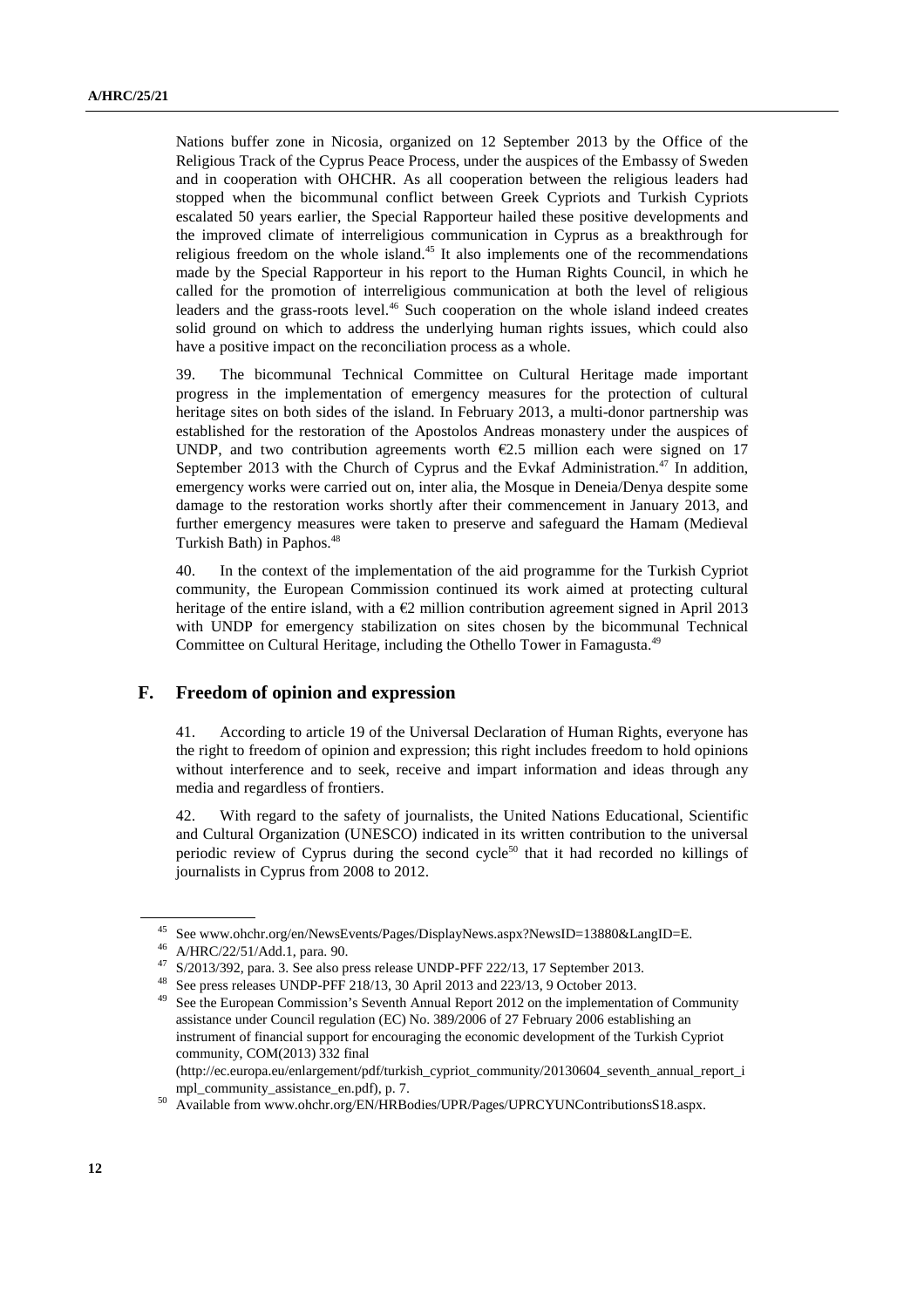43. The Law on the Procedure for the Standardization of Geographical Names of the Republic of Cyprus was amended in July 2013, thus criminalizing the use of unrecognized names of regions, cities and villages. Pursuant to its article 6(1), any person who publishes, imports, circulates, offers, distributes or sells in the Republic of Cyprus maps, books or other documents, conventionally or digitally printed, in which geographical names and toponyms of areas of the Republic are printed differently from those designated in accordance with the procedures provided for in this Law or of those in the Toponyms Dictionary commits an offence and, if convicted, is subject to imprisonment not exceeding three years or a fine not exceeding  $\epsilon$ 50,000, or both penalties, and all related documents are liable to seizure and destruction.

44. Concerning freedom of expression in the northern part of the island, it was reported that journalists may be arrested, put on trial and sentenced under the unjust actions section of the "Criminal Code", and that many journalists working in the northern part are subject to regular press freedom violations, although reportedly there were fewer such incidents in 2012 than in the previous year. $51$ 

45. In May 2013, the Cyprus Community Media Centre, which is located in the United Nations buffer zone, launched the island's first bicommunal Internet broadcasting facility. The multimedia studio aims at providing Cypriots with a neutral source of news and information on issues concerning peace and reconciliation, and developments in the two communities. The studio has already helped to create two multimedia and Internet radio websites: "BufferBuzz", funded by UNDP – Action for Cooperation and Trust in Cyprus, and "MYCYradio", funded by the European Commission.<sup>52</sup> In September 2013, the European Commission launched a  $\epsilon$ 2.5 million grant scheme for civil society applicants from the northern part of Cyprus, aimed at strengthening dialogue and active citizenship, and also to promote reconciliation with the Greek Cypriot community.

#### **G. Right to education**

46. According to article 26 of the Universal Declaration of Human Rights, everyone has the right to education.<sup>53</sup> Education should be directed to the full development of the human personality and the strengthening of respect for human rights and fundamental freedoms; it should promote understanding, tolerance and friendship among all nations, racial or religious groups, and it should further the activities of the United Nations for the maintenance of peace. Furthermore, parents have a prior right to choose the kind of education that is given to their children.

47. Turkish Cypriot students still face limited access to European Union exchange and educational programmes owing to the non-recognition by Cyprus of the universities in the northern part of the island. A scholarship scheme for the Turkish Cypriot community was set up by the European Commission under European Union Council Regulation (EC) No. 389/2006 in order to compensate for this lack of mobility. The scheme allows Turkish Cypriot students and professionals to spend up to one year abroad at a university or other host institution in the European Union. The purpose is both academic attainment and bringing Turkish Cypriots closer to the culture and values of the European Union. In the

<sup>&</sup>lt;sup>51</sup> See www.freedomhouse.org/report/freedom-press/2013/cyprus.<br><sup>52</sup> S/2013/392, para. 24. See also "A buzz in the buffer zone", UNDP, available from www.undp.org/content/cyprus/en/home/ourwork/actionforcooperationandtrust/successstories/a-buzz-

in-the-buffer-zone/. 53 See also International Covenant on Economic, Social and Cultural Rights, arts. 13 and 14, and Convention on the Rights of the Child, arts. 28 and 29.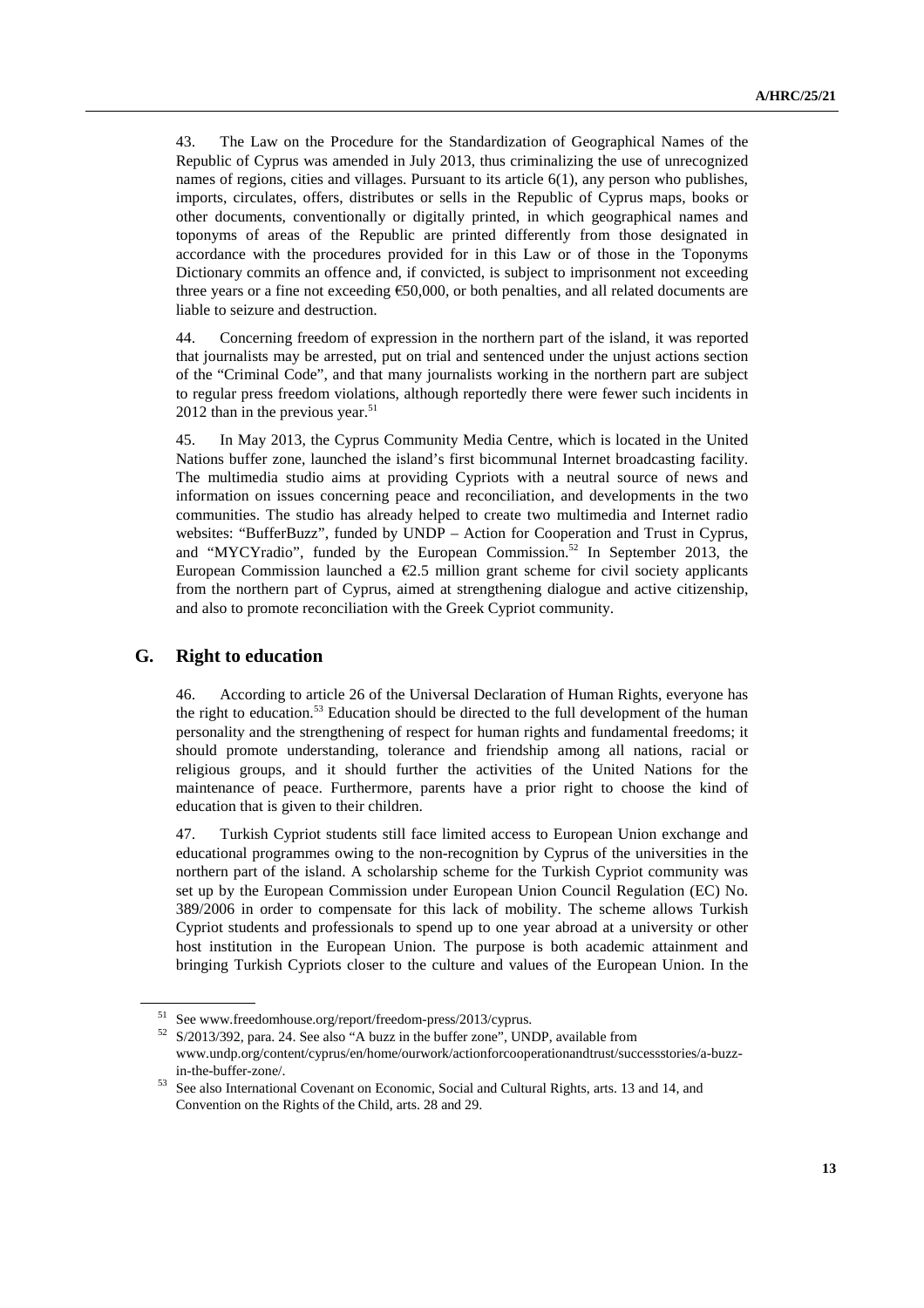academic year 2012/13, a total of 28 students and teachers participated in the scheme; in 2013/14, 181 undergraduate and postgraduate students, researchers and professionals were awarded a scholarship. Under the scholarship programme, in the academic year 2013/14, Turkish Cypriots were, for the first time ever, offered the option of studying at a university in the southern part of the island. OHCHR was informed by the Task Force for the Turkish Cypriot Community, Directorate-General for Enlargement of the European Commission, that the Commission also launched a grant scheme in November 2012 for Turkish Cypriot schools to benefit from modern teaching and management methods and to promote collaboration with Greek Cypriot schools.

48. In February 2013, the Committee on the Elimination of Discrimination against Women expressed its concern about the economic, linguistic and cultural challenges that girls belonging to ethnic minorities experience and that affect their academic performance and, ultimately, their transition to the labour market. The Committee therefore recommended that Cyprus intensify its efforts to remove economic, linguistic and cultural barriers faced by girls belonging to ethnic minorities, including Turkish Cypriot girls, in attaining a standard of performance that would facilitate their successful transition to further studies or the labour market.<sup>54</sup> Furthermore, according to the reports of the Secretary-General submitted in 2013, there were no new developments regarding the establishment of a Turkish language school in Limassol.<sup>55</sup>

49. In August 2013, the Committee on the Elimination of Racial Discrimination requested Cyprus to include in its next periodic report information on intercommunal initiatives undertaken by the State party and by civil society organizations to restore mutual confidence and improve relations between ethnic and/or religious communities as well as raise awareness through the impartial teaching of the history of Cyprus in schools and other State institutions.<sup>56</sup>

50. The Government of the Republic of Cyprus protested in October 2013 that the appointment of three educators at the high school and the nursery school in Rizokarpaso for the school year 2013/14 had been rejected without any reason given. In addition, it complained that seven textbooks used in public schools in government-controlled areas had been banned in the northern part of the island. The Turkish Cypriot authorities indicated, however, that the seven textbooks contained paragraphs that were totally unacceptable, as they promoted enmity against Turkish Cypriots.<sup>57</sup>

51. In July 2013, the Association for Historical Dialogue and Research, a nongovernmental organization that includes members from various ethnic, linguistic and professional backgrounds working at various educational levels in Cyprus, launched a policy paper on "Rethinking Education in Cyprus". In the paper, it proposed a holistic view to education, in which the goals of peace education, human rights education, intercultural education, critical education and environmental education are integrated, in order to prepare school leaders, teachers, parents, children and young people to live in a multicultural, multilingual and multi-faith society in Cyprus. It also envisioned democratic education, free of any kind of discrimination, that involves students, teachers and parents of all cultural groups in Cyprus as active members of society in democratic processes of decision-making in schools.58

<sup>54</sup> CEDAW/C/CYP/CO/6-7, paras. 25 and 26.

<sup>55</sup> S/2013/7, para. 16, and S/2013/392, para. 21.

<sup>56</sup> CERD/C/CYP/CO/17-22, para. 7.

<sup>57</sup> See also A/HRC/22/18, para. 47.

<sup>58</sup> AHDR, *Policy Paper: Rethinking Education in Cyprus*, available from www.ahdr.info/ckfinder/userfiles/files/POLICY%20PAPER\_FINAL%20LR.pdf.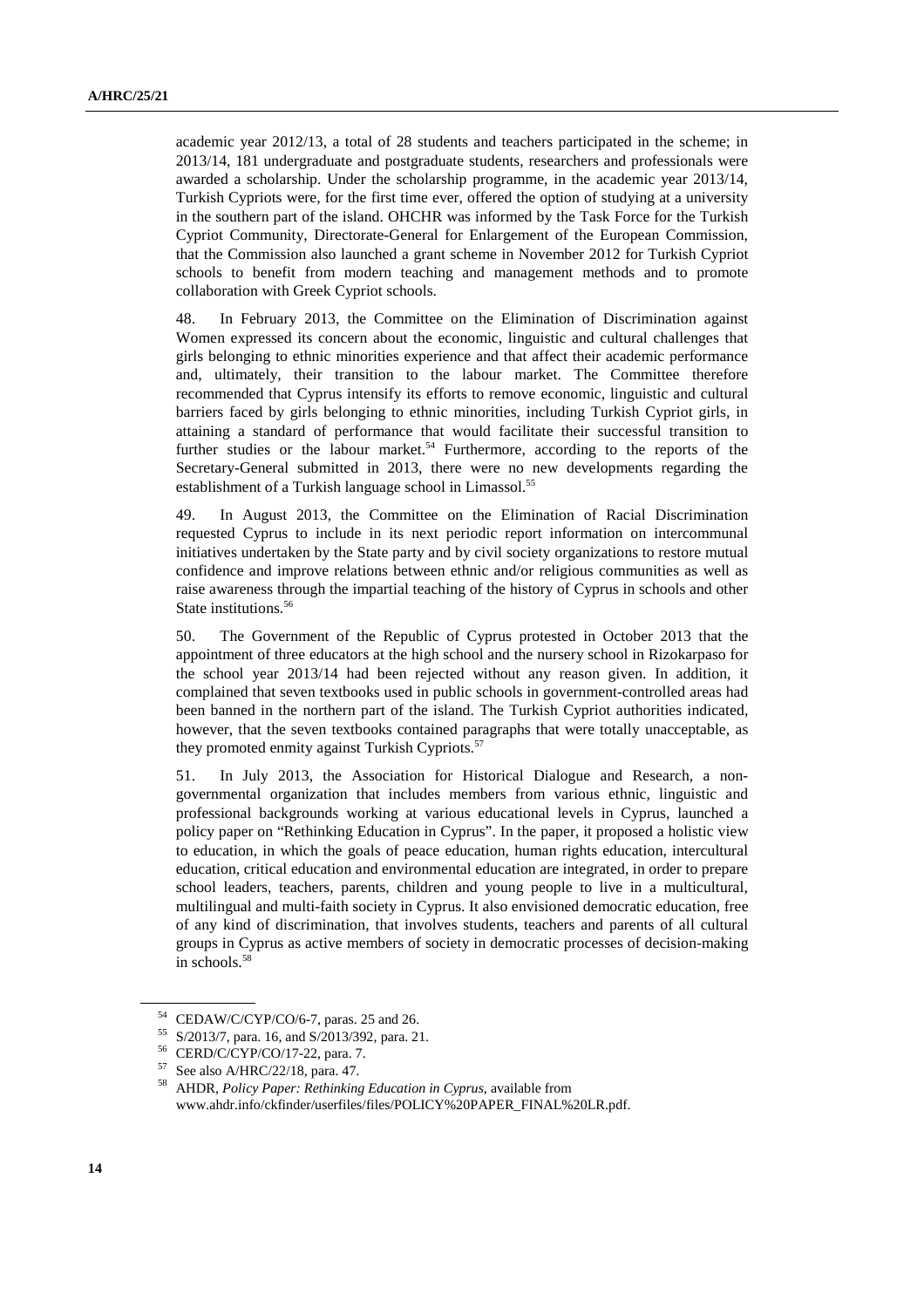# **H. Gender perspective**

52. In its resolution 1325 (2000), the Security Council called upon all actors involved, when negotiating and implementing peace agreements, to adopt a gender perspective, including, inter alia (a) the special needs of women and girls during repatriation and resettlement and for rehabilitation, reintegration and post-conflict reconstruction; (b) measures that support local women's peace initiatives and indigenous processes for conflict resolution, and that involve women in all of the implementation mechanisms of the peace agreements; and (c) measures that ensure the protection of and respect for human rights of women and girls, particularly as they relate to the constitution, the electoral system, the police and the judiciary. In addition, in its resolution 2122 (2013), the Council focused specifically on increasing women's participation and the consideration of gender-related issues in all discussions pertinent to the prevention and resolution of armed conflict, the maintenance of peace and security, and post-conflict peacebuilding,

53. With regard to Cyprus, the Security Council reiterated in its resolutions 2089 (2013) and 2114 (2013) that the active participation of civil society groups, including women's groups, is essential to the political process and can contribute to making any future settlement sustainable, recalled that women play an important role in peace processes, and welcomed all efforts to promote bicommunal contacts and events, including by all United Nations bodies on the island.

54. In February 2013, the Committee on the Elimination of Discrimination against Women, while noting that women were actively involved in the promotion of reconciliation and peace through bicommunal activities, also observed with concern the insufficient information provided by Cyprus on the participation of women in the peace process, including at the decision-making levels, and expressed its concern that the peace process currently under way could lack a gender perspective as called for by the Gender Advisory Team in its recommendations. The Committee called on Cyprus (a) to strengthen its dialogue with non-governmental and women's organizations to promote and encourage civil society and community-level participation in the peace process; (b) to increase its efforts to incorporate a gender perspective into the peace process by ensuring the protection of and respect for women's and girls' human rights, and by addressing their specific needs; and (c) to involve women fully in all stages of the peace process, including in decisionmaking, in accordance with Security Council resolution 1325 (2000).<sup>59</sup>

55. In its general recommendation No. 30, adopted on 18 October 2013, the Committee on the Elimination of Discrimination against Women noted that women's rights in conflict prevention, conflict and post-conflict processes are affected by various actors, including States (such as the State within whose borders the conflict arises or neighbouring States involved in the regional dimensions of the conflict) and non-State actors. Given that State institutions in conflict and post-conflict contexts are often weakened, or that certain government functions may be performed by other Governments, intergovernmental organizations or even non-State groups, the Committee stressed that, in such cases, there could be simultaneous and complementary sets of obligations for a range of the actors involved. Thus, under the Convention on the Elimination of All Forms of Discrimination against Women, State responsibility also arises if a non-State actor's acts or omission may be attributed to the State under international law. Furthermore, although non-State actors cannot become parties to the Convention, the Committee noted that, under certain circumstances, in particular where an armed group with an identifiable political structure

<sup>59</sup> CEDAW/C/CYP/CO/6-7, paras. 23 and 24.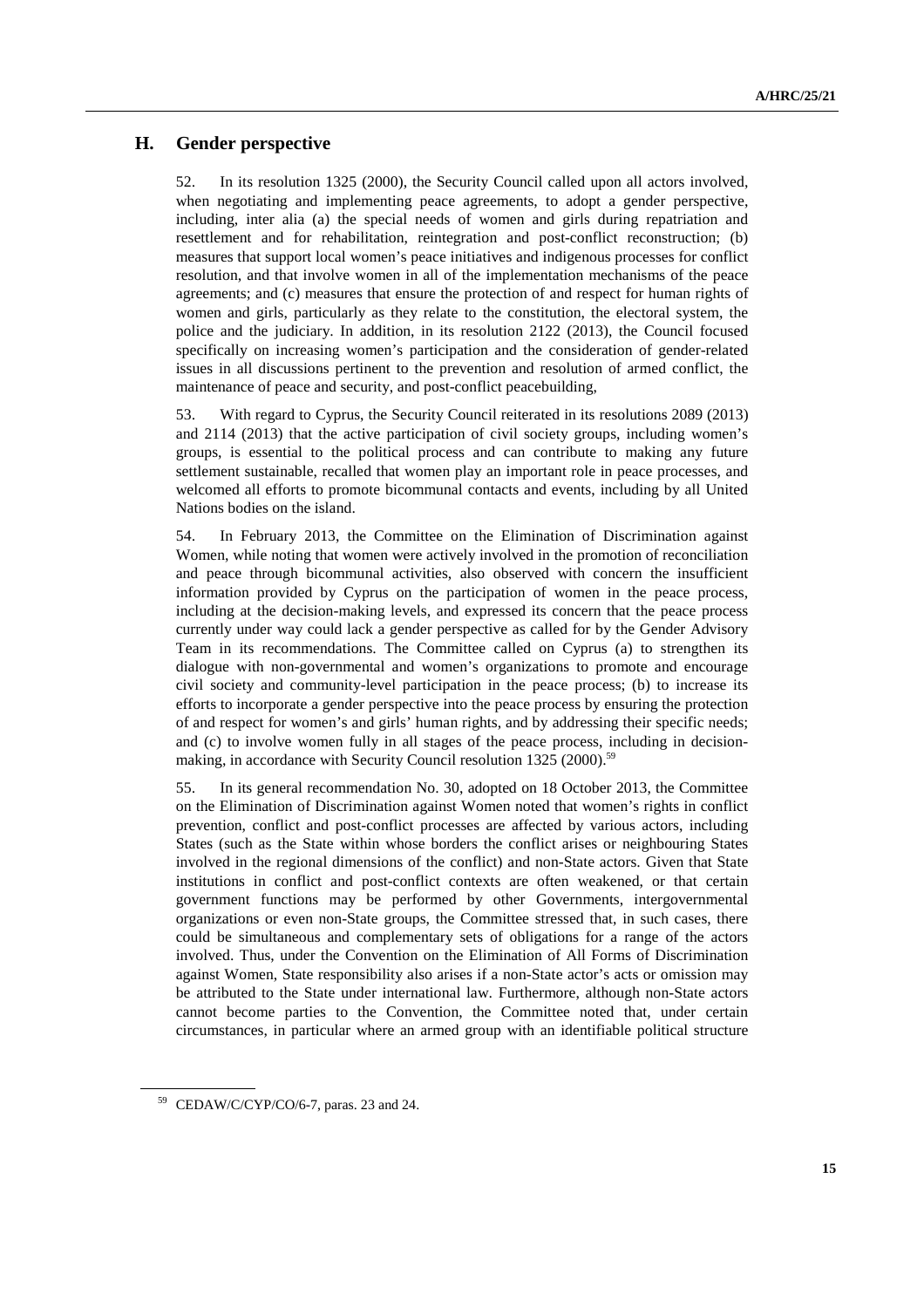exercised significant control over territory and population, non-State actors were obliged to respect international human rights.<sup>60</sup>

56. In its general recommendation No. 30, the Committee also noted that the full participation and involvement of women in formal peacemaking and post-conflict reconstruction and socioeconomic development were often not realized on account of deeply entrenched stereotypes, reflected in the traditionally male leadership of State and non-State groups, which excluded women from all aspects of decision-making, in addition to gender-based violence and other forms of discrimination against women. In this context, the Committee recommended that States parties ensure that women, civil society organizations focused on women's issues and representatives of civil society were included equally in all peace negotiations and post-conflict rebuilding and reconstruction efforts.<sup>61</sup>

57. The Gender Advisory Team, a group of academics and civil society activists from both sides of the divide working on issues of gender equality from a peace-building perspective, launched a report on 6 December 2012 entitled "Women's Peace in Cyprus". The report comprised an overview of Security Council resolution 1325 (2000) and the contributions made by the Gender Advisory Team since 2009, including recommendations and explanatory notes on the issues of governance and power-sharing, citizenship rights, property rights, and economic rights. Of these recommendations, the first three have already been presented to the negotiators and the Office of the Special Adviser to the Secretary-General on Cyprus. The Gender Advisory Team was encouraged by the efforts made by the negotiating teams to explore ways in which the work on mainstreaming gender equality could take effect.<sup>62</sup>

# **IV. Conclusions**

58. **During the period under review, there were some positive developments on the question of human rights in Cyprus, including measures taken to protect cultural heritage sites on both sides of the island, the launch of the first bicommunal Internet broadcasting facility, an improved climate of interreligious communication and steps to allow Greek Orthodox and Muslim religious leaders to cross the Green Line that divides the island.** 

59. **The persisting division of the island continues, however, to be an obstacle to the full enjoyment in mutual confidence by the whole population of Cyprus of all human rights and fundamental freedoms. These include the right to life and the question of missing persons, the principle of non-discrimination, freedom of movement, property rights, freedom of religion and cultural rights, freedom of opinion and expression, and the right to education.** 

60. **Interreligious communication and cooperation on the whole island might, it is hoped, help to create solid ground on which to address the question of human rights in Cyprus, which could also have a positive impact on the reconciliation process as a whole.** 

61. **It is hoped that the efforts to negotiate and achieve a comprehensive settlement of the protracted conflict in Cyprus will ultimately open avenues to improve the human rights situation on the island. Addressing the underlying human rights issues and causes should be an increasingly important part of peacekeeping efforts, and also** 

<sup>60</sup> See CEDAW/C/GC/30, paras. 13-16.

 $61$  Ibid., paras. 43 and 46.

 $62$  See www.gat1325.org/#!publications/c21kz.